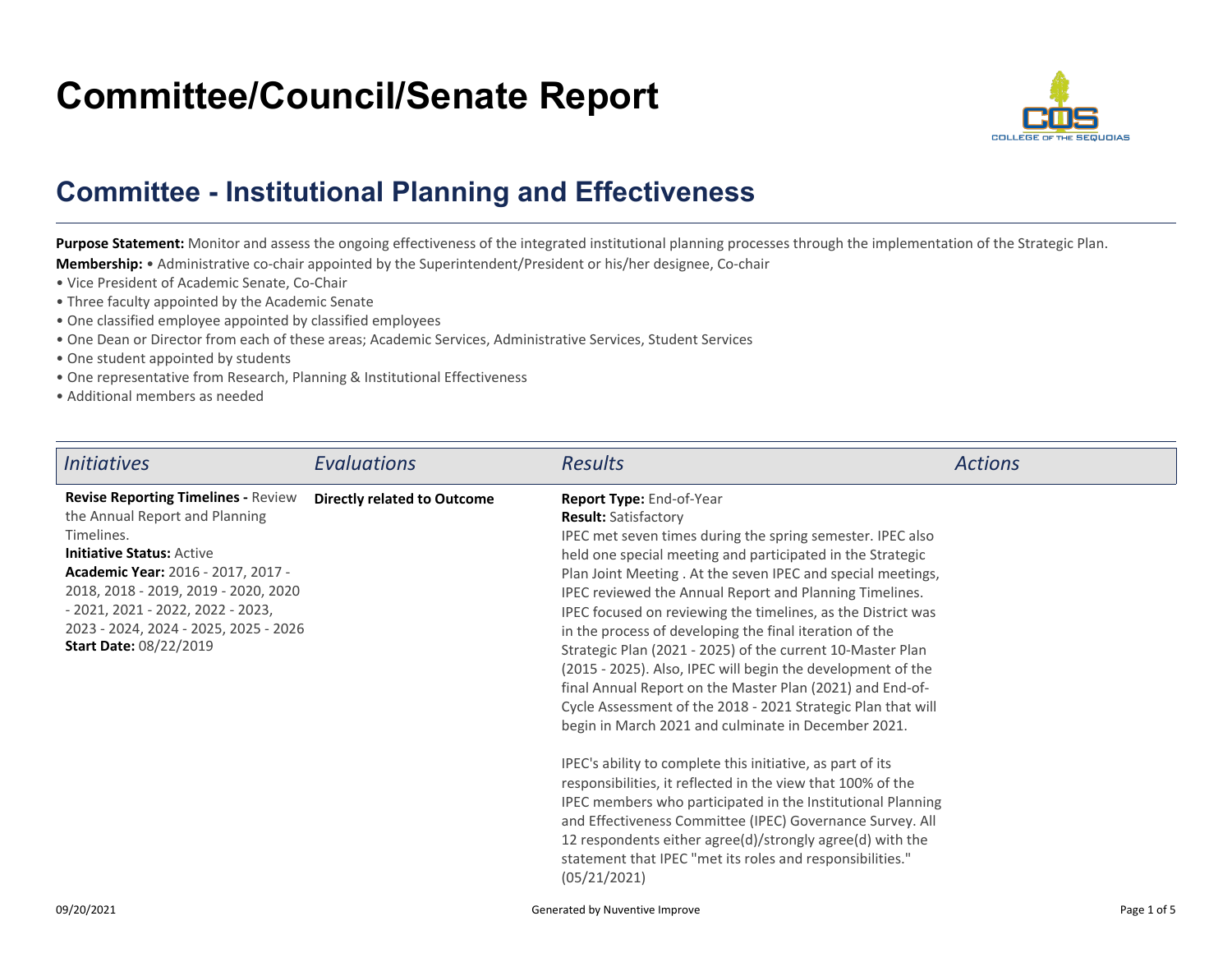| <b>Initiatives</b>                                                                                                                                                                                                                                                                                                                                                                                                                           | Evaluations                        | <b>Results</b>                                                                                                                                                                                                                                                                                                                                                                                                                                                                                                       | <b>Actions</b> |
|----------------------------------------------------------------------------------------------------------------------------------------------------------------------------------------------------------------------------------------------------------------------------------------------------------------------------------------------------------------------------------------------------------------------------------------------|------------------------------------|----------------------------------------------------------------------------------------------------------------------------------------------------------------------------------------------------------------------------------------------------------------------------------------------------------------------------------------------------------------------------------------------------------------------------------------------------------------------------------------------------------------------|----------------|
| The Annual Report on the Master<br>Plan - Complete the Annual Report on<br>the Master Plan.<br><b>Initiative Status: Active</b><br>Academic Year: 2015 - 2016, 2016 -<br>2017, 2017 - 2018, 2018 - 2019, 2019<br>$-2020, 2020 - 2021, 2021 - 2022,$<br>2022 - 2023, 2023 - 2024, 2024 -<br>2025, 2025 - 2026, 2026 - 2027, 2027<br>- 2028, 2028 - 2029, 2029 - 2030<br><b>Start Date: 09/10/2015</b>                                         | <b>Directly related to Outcome</b> | Report Type: End-of-Year<br><b>Result: Satisfactory</b><br>Since the District will be closing out the 2018 - 2021<br>Strategic Plan, IPEC began the process of completing the<br>Annual Report on the Master Plan (2021) as well as End-of-<br>Cycle Report on the 2018 - 2021 Strategic Plan. IPEC began<br>collecting information from point of contacts who were<br>responsible for collecting data from responsible parties for<br>Actions in the Strategic Plan, 2018-2021. (05/21/2021)                        |                |
| Routine Business - Complete routine<br>business (posting Agendas, Recording<br>Meeting Minutes, etc.).<br><b>Initiative Status: Active</b><br>Academic Year: 2013 - 2014, 2014 -<br>2015, 2015 - 2016, 2016 - 2017, 2017<br>- 2018, 2018 - 2019, 2019 - 2020,<br>2020 - 2021, 2021 - 2022, 2022 -<br>2023, 2023 - 2024, 2024 - 2025, 2025<br>$-2026, 2026 - 2027, 2027 - 2028,$<br>2028 - 2029, 2029 - 2030<br><b>Start Date: 11/06/2013</b> | <b>Directly related to Outcome</b> | Report Type: End-of-Year<br><b>Result: Satisfactory</b><br>Agendas and minutes are posted in a timely manner, as well<br>as reports to District Governance Senate. IPEC had quorum<br>at every meeting and attendance has been recorded in the<br>minutes (05/21/2021)                                                                                                                                                                                                                                               |                |
| Assess year-end survey - Analyze the<br>results of the year-end governance<br>survey.<br><b>Initiative Status: Active</b><br>Academic Year: 2014 - 2015, 2015 -<br>2016, 2016 - 2017, 2017 - 2018, 2018<br>$-2019, 2019 - 2020, 2020 - 2021,$<br>2021 - 2022, 2022 - 2023, 2023 -<br>2024, 2024 - 2025, 2025 - 2026, 2026<br>- 2027, 2027 - 2028, 2028 - 2029,<br>2029 - 2030<br><b>Start Date: 05/06/2015</b>                               | <b>Directly related to Outcome</b> | Report Type: End-of-Year<br><b>Result: Satisfactory</b><br>All 12 IPEC members participated in the District-wide<br>Governance survey.<br>Question 1: "The senate/committee/council met its roles<br>and responsibilities."<br>4 indicated "Agree" and 8 "Strongly Agree".<br>Question 2: "Adequate and appropriate resources are<br>available to support my work on this<br>senate/committee/council."<br>1 indicted "Disagree", 4 indicated "Agree" and 7 "Strongly<br>Agree"<br>Question 3: "The workload of this |                |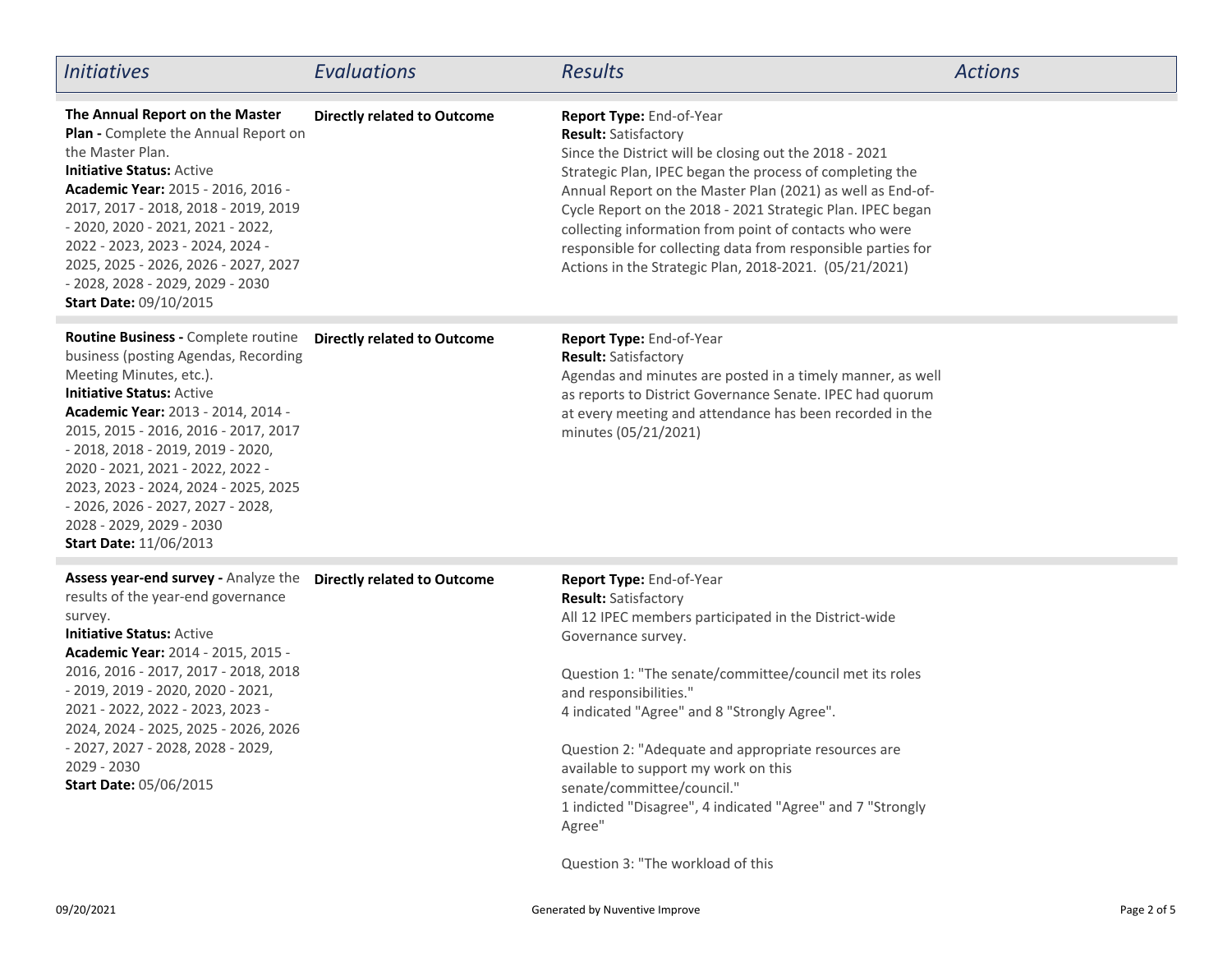| <b>Initiatives</b> | Evaluations                        | <b>Results</b>                                                                                                                                                                                                                                                                                                                                                                                                                                                                                                                    | <b>Actions</b> |
|--------------------|------------------------------------|-----------------------------------------------------------------------------------------------------------------------------------------------------------------------------------------------------------------------------------------------------------------------------------------------------------------------------------------------------------------------------------------------------------------------------------------------------------------------------------------------------------------------------------|----------------|
|                    | <b>Directly related to Outcome</b> | senate/committee/council is appropriate."<br>6 indicated "Agree" and 6 "Strongly Agree"                                                                                                                                                                                                                                                                                                                                                                                                                                           |                |
|                    |                                    | Question 4: "The senate/committee/council was effective in<br>completing its initiatives."<br>1 indicated "Disagree", 3 indicated "Agree" and 8 "Strongly<br>Agree"                                                                                                                                                                                                                                                                                                                                                               |                |
|                    |                                    | Question 5: "The senate/committee/council stayed on<br>task."<br>4 indicated "Agree" and 8 "Strongly Agree"                                                                                                                                                                                                                                                                                                                                                                                                                       |                |
|                    |                                    | Question 6: "The senate/committee/council adhered to<br>Robert's Rules of Order."<br>1 indicated "Disagree"; 5 indicated "Agree"; and 6 "Strongly<br>Agree"                                                                                                                                                                                                                                                                                                                                                                       |                |
|                    |                                    | The survey results reveal that a vast majority of the<br>committee agreed or strongly agreed with all questions<br>except on questions #2 and #6 where one respondent<br>disagreed. IPEC will need to identify additional resources<br>that may be needed to assist all members complete their<br>work. Also, due to the relatively small size of the<br>Committee, IPEC uses a laxed version of Roberts Rules;<br>however, the Committee may need conduct training with<br>members, so that members are aware of Robert's Rules. |                |
|                    |                                    | There were quite few responses to the questions asking for<br>a written response.                                                                                                                                                                                                                                                                                                                                                                                                                                                 |                |
|                    |                                    | Question 1: "How could the IPEC improve its effectiveness<br>in regard to meeting its roles and responsibilities?"<br>There were a total of eight written responses. Three<br>responses seem to suggest that IPEC may need to engage in<br>some reevaluation of the District Plan format, as well as the<br>processes used to develop its reports. Four responses agree<br>that IPEC does not need to change what it does.                                                                                                        |                |
|                    |                                    | Question 2: "How might the IPEC improve its effectiveness<br>in regard to accomplishing its initiatives?"<br>There were a total of eight written responses. One                                                                                                                                                                                                                                                                                                                                                                   |                |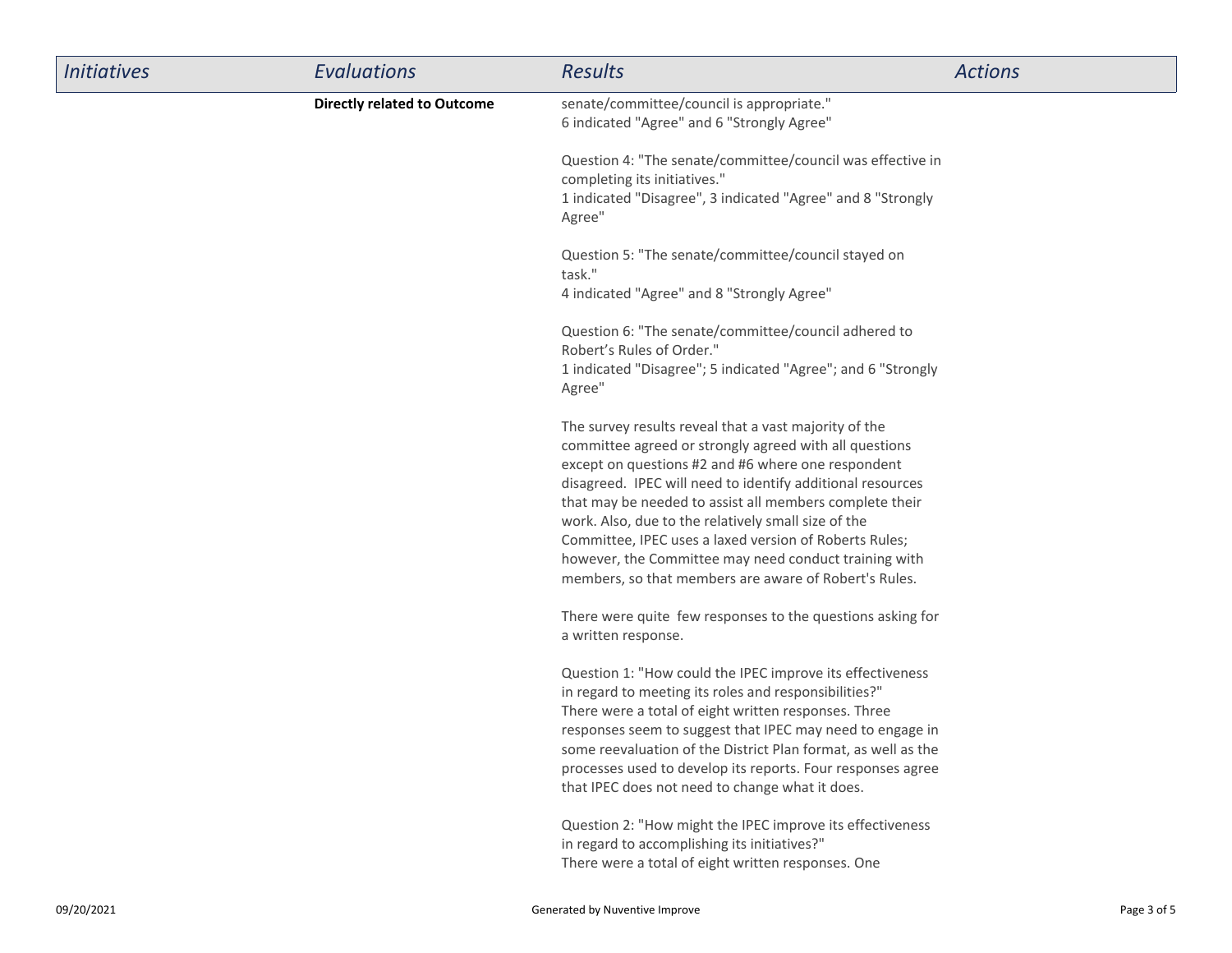| <b>Initiatives</b>                                                                                       | Evaluations                        | <b>Results</b>                                                                                                                                                                                                                                                                                                                                                                                                                                                                                                                                                                                                                                                                | <b>Actions</b> |
|----------------------------------------------------------------------------------------------------------|------------------------------------|-------------------------------------------------------------------------------------------------------------------------------------------------------------------------------------------------------------------------------------------------------------------------------------------------------------------------------------------------------------------------------------------------------------------------------------------------------------------------------------------------------------------------------------------------------------------------------------------------------------------------------------------------------------------------------|----------------|
|                                                                                                          | <b>Directly related to Outcome</b> | committee member suggested the need to "[i]ncrease<br>student voice and involvement." There were two responses<br>that reflect a shared concern on objectives--limit the<br>number of objectives and ensuring SMART objectives are<br>included in the District Strategic Plan.                                                                                                                                                                                                                                                                                                                                                                                                |                |
|                                                                                                          |                                    | Question 3: " What resources are needed to assist the IPEC<br>in performing its operations?"<br>There were a total of eight written responses. Two<br>respondents suggested more training on strategic planning,<br>particularly with how equity and strategic planning. One<br>respondent suggested, as the District looks to begin the<br>planning processes for a new Ten-year Master Plan, a<br>subgroup of IPEC may want to be tasked with researching<br>new Master Plan and Strategic Plan format.                                                                                                                                                                     |                |
|                                                                                                          |                                    | Question 4: "What topics should be addressed by the IPEC<br>next year?"<br>There were a total of eight written responses. Four<br>respondents share a view that IPEC needs to revisit it<br>Strategic Plan processes. Two additional respondents<br>suggested that other innovation is need with the Strategic<br>Plan--addressing Anti-racism and equity in hiring practices,<br>as well as developing a better process for creating actions.                                                                                                                                                                                                                                |                |
|                                                                                                          |                                    | Question 5: "Are there any additional roles or<br>responsibilities the IPEC should be fulfilling?"<br>As in the past, almost all responses indicate that members<br>of IPEC think the committee has enough work, so it is clear<br>that the respondents do not want to see additional tasks.<br>Yet, there was one written response that suggests that IPEC,<br>neigh The District needs to reassess its collective<br>understanding on what constitutes a SMART objective. As<br>the District looks to begin the planning processes for a new<br>Ten-year Master Plan, IPEC might need to develop District-<br>wide training on SMART objective development.<br>(05/21/2021) |                |
| Strategic Plan - Develop the Sequoias Directly related to Outcome<br>and the Calledge Block Charles of a |                                    | Report Type: End-of-Year                                                                                                                                                                                                                                                                                                                                                                                                                                                                                                                                                                                                                                                      |                |

Community College District StrategicPlan.

IPEC completed drafting the 2021 - 2025 Strategic Plan **Result:** Satisfactory